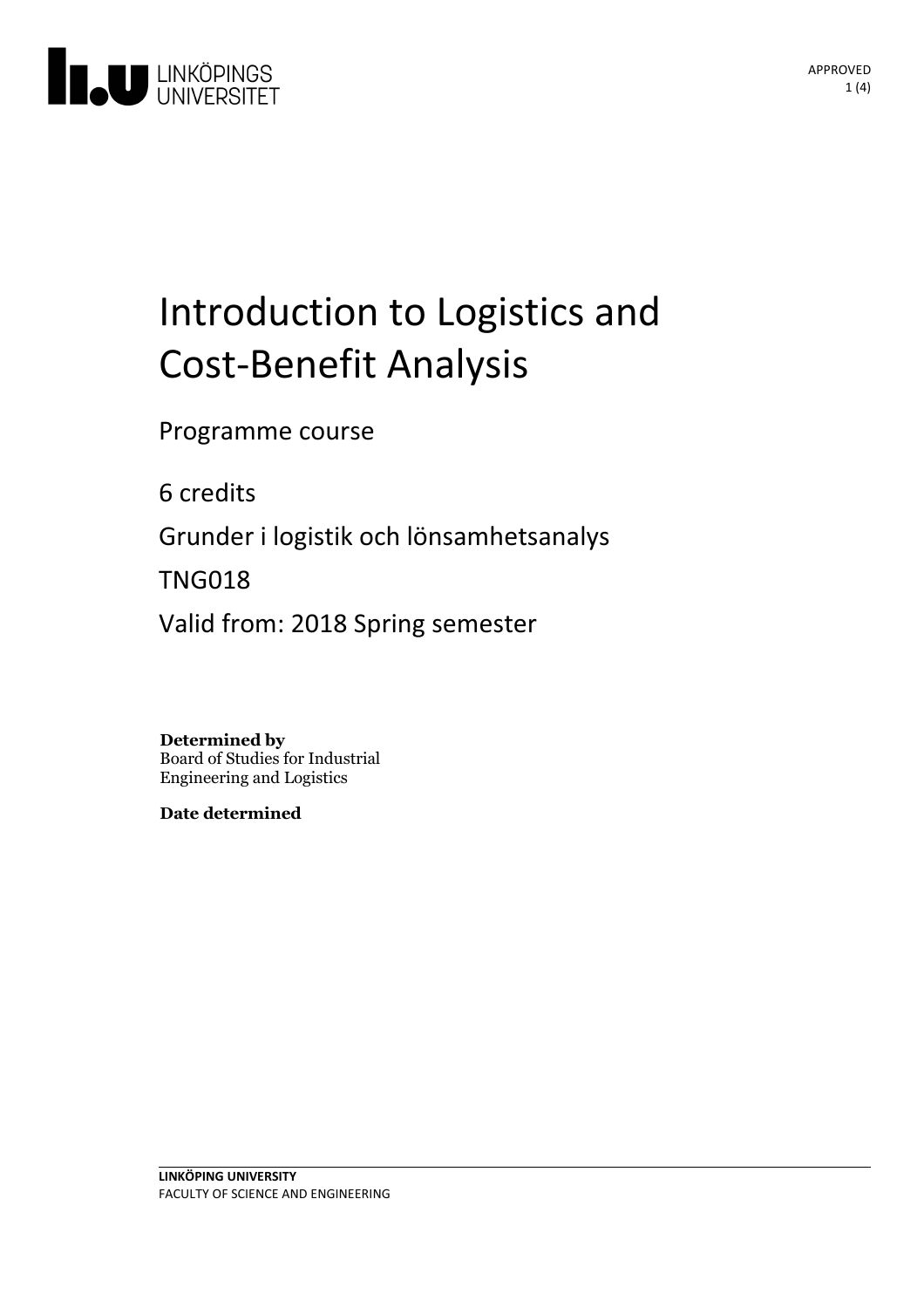## Main field of study

Industrial Engineering and Management, Logistics, Transportation Systems Engineering

Course level

First cycle

#### Advancement level

 $G<sub>2</sub>X$ 

#### Course offered for

- Communications, Transport and Infrastructure, M Sc in Engineering
- Civic Logistics, Bachelor's Programme
- Air Transportation and Logistics, Bachelor's Programme

#### Specific information

The course is scheduled for the last time 2018. The course will be replaced by a similar course in 2020.

### Entry requirements

Note: Admission requirements for non-programme students usually also include admission requirements for the programme and threshold requirements for progression within the programme, or corresponding.

#### Prerequisites

Industrial Economics

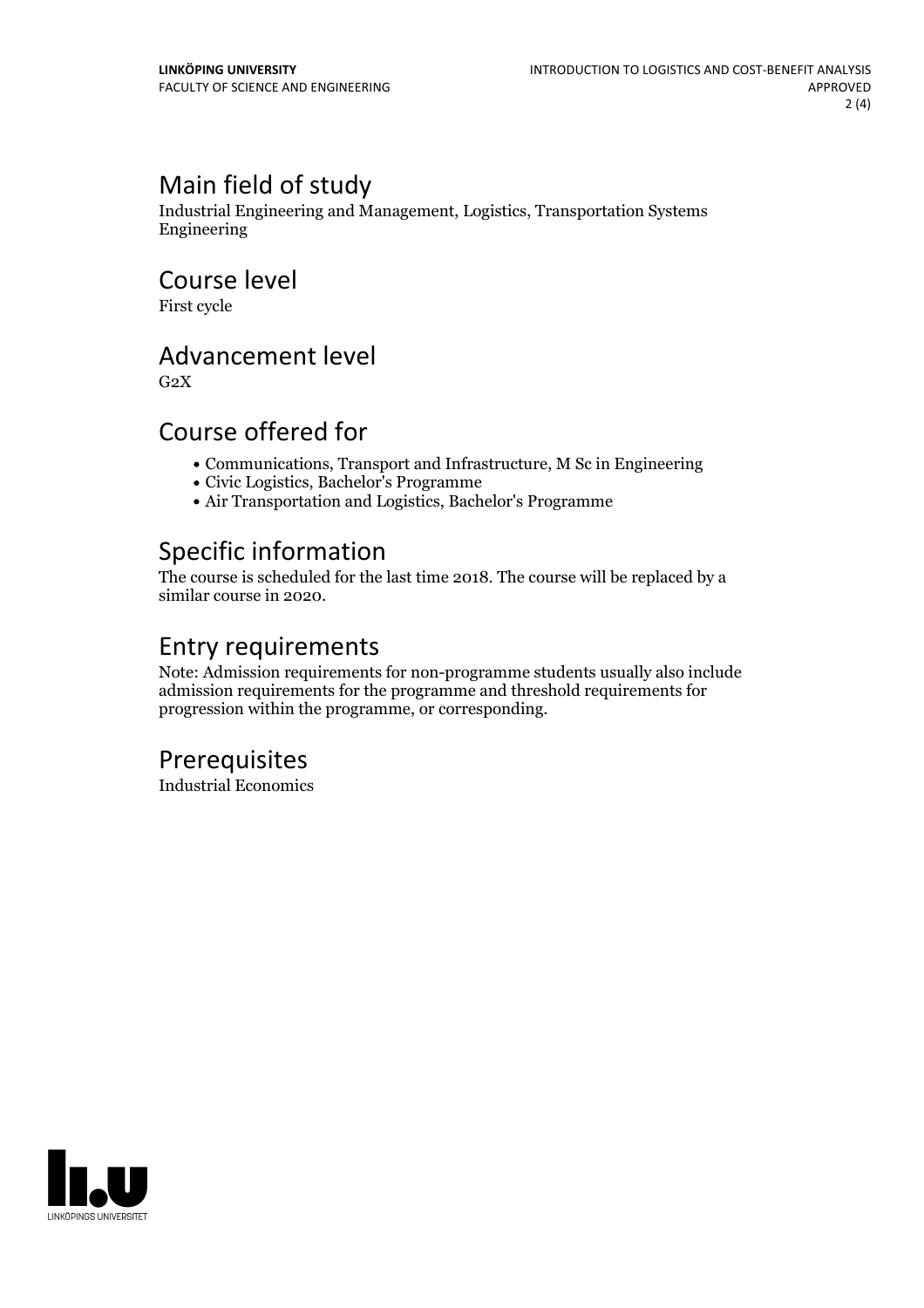# Intended learning outcomes

After having completed the course the student shall be able to:

- 1. Master and apply basic theoretical concepts, models and tools to observe, chart, and describe <sup>a</sup> logistics system, on <sup>a</sup> general level. 2. Master basic principles and models of how the function of <sup>a</sup> logistics system
- interacts with the profitability of the individual goods producing enterprise, on <sup>a</sup> general level. 3. Be able to critically evaluate context and situation dependencies that are
- present in the logistics system, and be able to adapt the basic theoretical
- 
- concepts, models and tools in accordance. 4. Compile and communicate <sup>a</sup> charting of <sup>a</sup> specific logistics system. 5. Assess the situation specific complexity and uncertainty in <sup>a</sup> given situation
- in <sup>a</sup> specific logistics system, in order to analyse the studied system. 6. Apply the basic principles, models and tools on <sup>a</sup> specific logistics system. 7. Communicate the above in writing.
- 

#### Course content

- The prime unit of analysis is the single goods producing enterprise, viewed
- 
- Basic concepts to describe logistics systems.<br>• Basic principles for creating profitability by means of efficient logistics.<br>• In order to create conditions for efficient logistics, it is necessary to apply a
- structured method of working when conducting studies of logistics systems. This includes:
	-
	- $\circ$  Charting, description, and analysis of logistics systems.<br> $\circ$  Formulation and evaluation of different alternatives, i.e. possible changes to the logistics system.<br>  $\circ$  Evaluation and comparison of alternatives.<br>  $\circ$  Communication of the study in its entirety, from task to
	-
	- recommended path of action, including implementation.

#### Teaching and working methods

Instruction is mainly in the form of lectures and classes, as well as independent work with case studies. The first half of the course introduces the basic concepts, tools and methods in lectures and lessons. In the second half, these are applied on a case assignments.

The course runs throughout the fall semester.